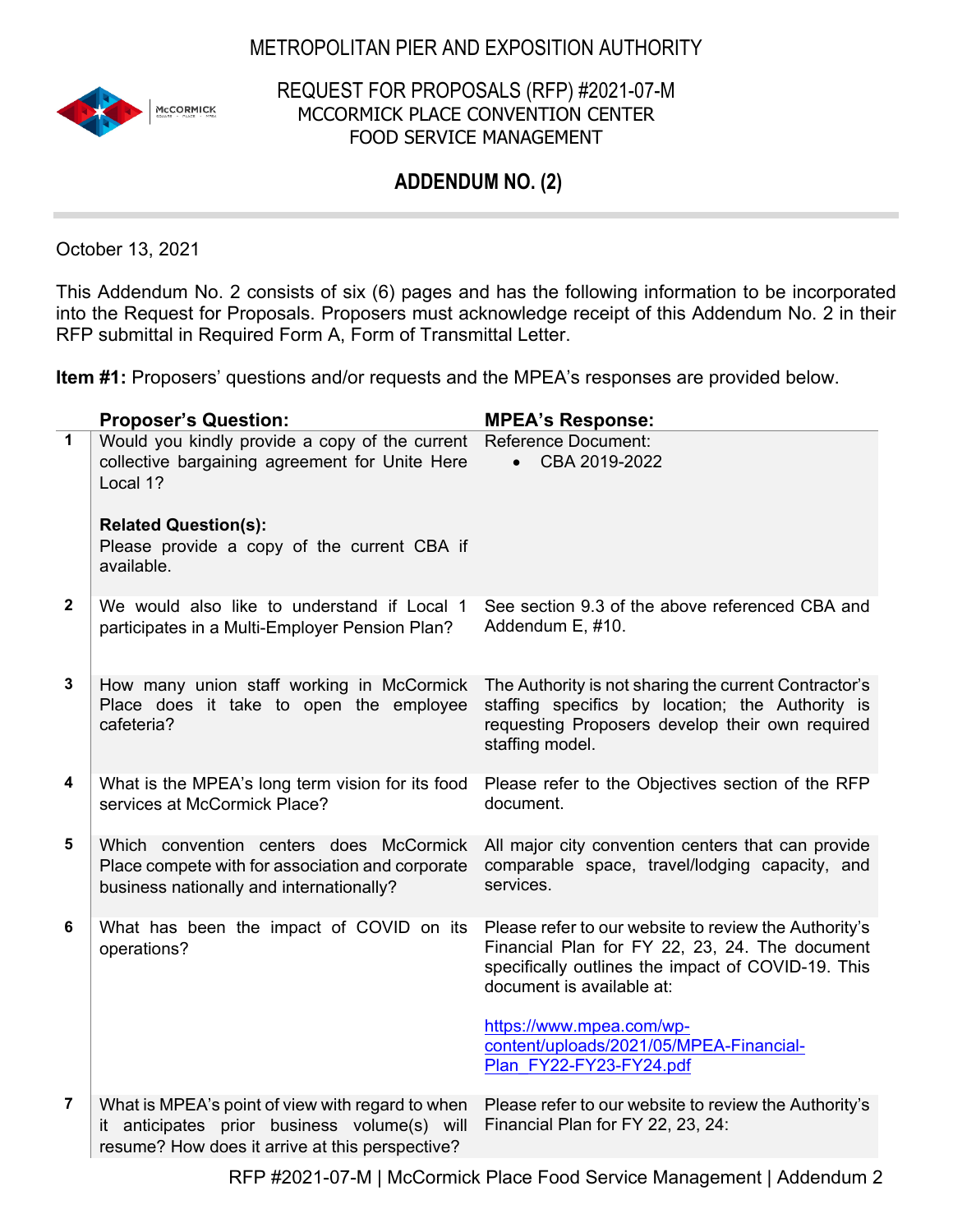|     |                                                                                                                                                                                                                                                                        | https://www.mpea.com/wp-<br>content/uploads/2021/05/MPEA-Financial-<br>Plan FY22-FY23-FY24.pdf                                                                                                                                                                                                                                                                                                                                        |
|-----|------------------------------------------------------------------------------------------------------------------------------------------------------------------------------------------------------------------------------------------------------------------------|---------------------------------------------------------------------------------------------------------------------------------------------------------------------------------------------------------------------------------------------------------------------------------------------------------------------------------------------------------------------------------------------------------------------------------------|
| 8   | The term "advance sales" is mentioned in the<br>RFP relative to driving revenue. What is your<br>expectation of your food service partner to<br>advance sales? How is this presently done? How<br>would you like it to be done?                                        | The Authority is seeking Proposers to demonstrate<br>how you will drive revenues and being creative<br>when need be.                                                                                                                                                                                                                                                                                                                  |
| $9$ | What ad agency does McCormick Place work<br>with to<br>promote the Center to<br>meeting<br>planners/site selection companies?                                                                                                                                          | The Authority does not utilize an advertising<br>agency. The sale of our campus is a collaborative<br>effort between all our campus partners including the<br>Management Contractor, Choose Chicago, MPEA<br>and our two hotels.                                                                                                                                                                                                      |
| 10  | Would you please provide samples of current<br>collateral (print/digital) the incumbent uses to<br>promote hospitality services at McCormick<br>Place?                                                                                                                 | Refer to the website:<br>https://savorchicagomcpl.com/about/                                                                                                                                                                                                                                                                                                                                                                          |
| 11  | What is the remaining term for McCormick<br>Place's food service contracts with its food court<br>occupants, McDonalds and Connie's?                                                                                                                                   | The current license agreement with McDonald's<br>USA is effective until June 30, 2023.                                                                                                                                                                                                                                                                                                                                                |
|     |                                                                                                                                                                                                                                                                        | The current license agreement with Madi Ty for<br>Connie's is effective until March 31, 2023.                                                                                                                                                                                                                                                                                                                                         |
| 12  | What is the remaining term for its contract with<br>Pepsi?                                                                                                                                                                                                             | The current agreement with Pepsi Beverages<br>Company is effective until August 31, 2027.                                                                                                                                                                                                                                                                                                                                             |
| 13  | What is the breakdown in sales revenue for Reference Document:<br>Catering, Concessions and Alcohol for 2017 -<br>2019 at the Convention Center and Wintrust<br>Arena?                                                                                                 | Food Service - Revenue<br>$\bullet$                                                                                                                                                                                                                                                                                                                                                                                                   |
| 14  | What was subcontractor revenue over the same<br>time frame?                                                                                                                                                                                                            | <b>Reference Document:</b><br>Food Service - Revenue<br>$\bullet$                                                                                                                                                                                                                                                                                                                                                                     |
| 15  | The RFP notes that MPEA would like a highly<br>collaborative relationship between the food<br>service partner at McCormick Place, the Marriott<br>and the Hyatt. What is working today in terms of<br>that relationship, and what improvements are you<br>looking for? | When the hotels book events that also use<br>McCormick Place space, the food service manager<br>and hotel partner must have a process for<br>communicating/collaboration<br>to<br>ensure<br>that<br>operations are not impacted given potential<br>"overlap". A process for timely placing, closing, and<br>reconciling orders when the food service manager<br>provides catering for hotel events in McCormick<br>Place is required. |
| 16  | The extent of the current subcontracting and use<br>of approved vendors allowed under the CBA is as<br>follows: A list is provided (page 15). Why do<br>subcontractors need to receive CBA approval?                                                                   | Reference the CBA. This is to ensure that the<br>current employer/food service manager does not<br>subcontract out work<br>being<br>performed<br>by<br>bargaining unit members.                                                                                                                                                                                                                                                       |
| 17  | Is catering subject to "street pricing" or does this<br>only apply to concession sales?                                                                                                                                                                                | "Street pricing" process does not apply to catering.<br>However, McCormick Place expects that catering<br>pricing will be in line with other large metropolitan                                                                                                                                                                                                                                                                       |
|     |                                                                                                                                                                                                                                                                        | RFP #2021-07-M   McCormick Place Food Service Management   Addendum 2                                                                                                                                                                                                                                                                                                                                                                 |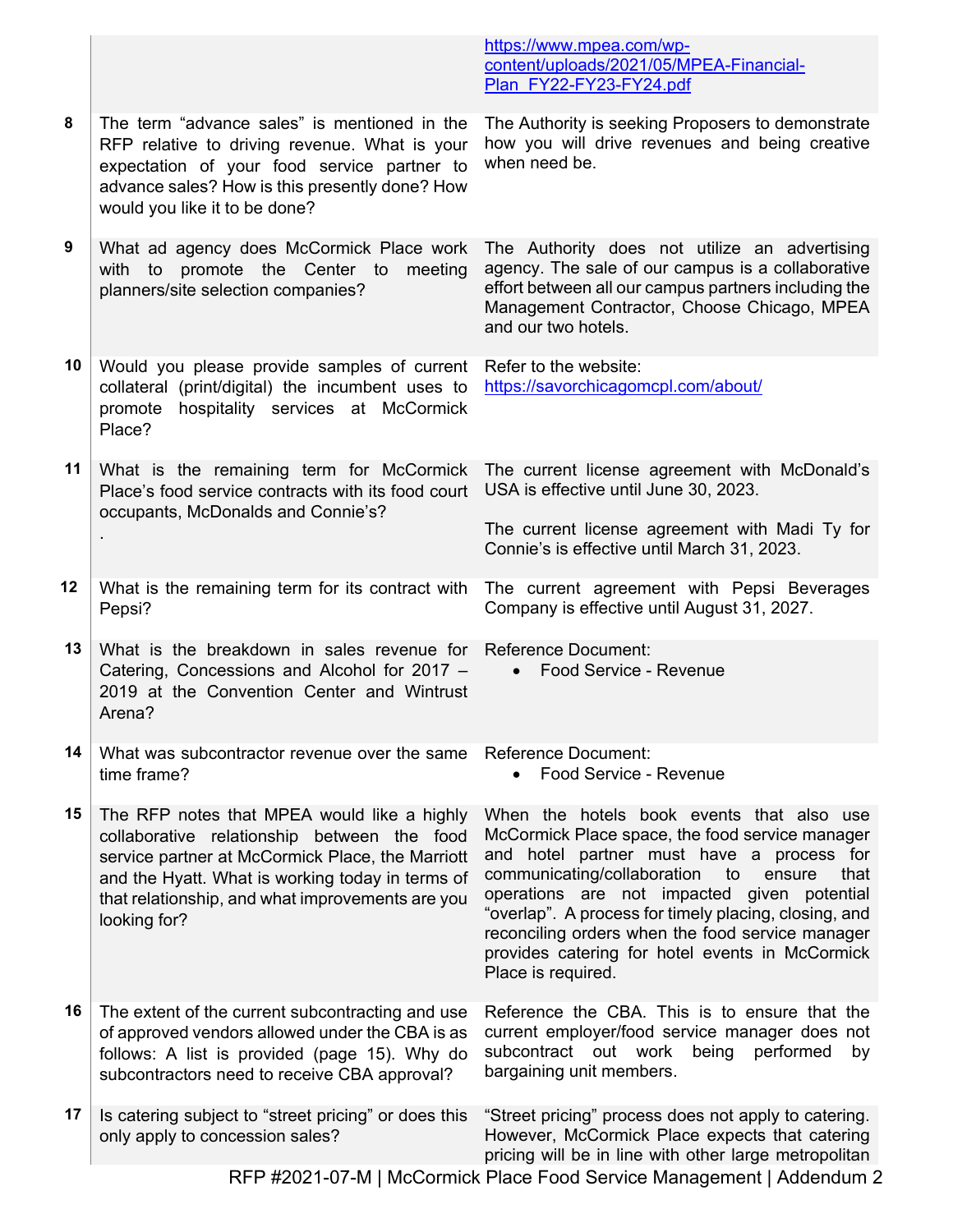|    |                                                                                                                                                                                                                                                                                                                                                                                                 | convention centers. Proposer should have a<br>methodology for developing pricing, and provide in<br>their proposal which centers are used for<br>comparison when providing sample meus and<br>pricing.                                                                       |
|----|-------------------------------------------------------------------------------------------------------------------------------------------------------------------------------------------------------------------------------------------------------------------------------------------------------------------------------------------------------------------------------------------------|------------------------------------------------------------------------------------------------------------------------------------------------------------------------------------------------------------------------------------------------------------------------------|
| 18 | What is the name of the primary food bank in Greater Chicago Food Depository.<br>Chicago?                                                                                                                                                                                                                                                                                                       |                                                                                                                                                                                                                                                                              |
| 19 | Would you kindly provide a list of local farms<br>which provide produce to the MPEA's kitchens?                                                                                                                                                                                                                                                                                                 | Current food<br>service<br>manager works<br>with<br>associations that source directly from farms.<br>Proposers should provide information regarding<br>their process/ plan for sourcing local ingredients.                                                                   |
| 20 | Would you please provide an example of a room<br>conversion fee and are there any instances in<br>which this waived?                                                                                                                                                                                                                                                                            | Section 7.3.4 of the current agreement - 0.5% is for<br>this and it's included in the utility line on the<br>financials.                                                                                                                                                     |
| 21 | What is the incumbent's current performance<br>against MPEA's stated goals of 25% inclusion of<br>MBE goods and services and 5% for WBE?                                                                                                                                                                                                                                                        | The incumbent continues to make a good faith effort<br>on achieving its overall goal of 25% MBE and 5%<br>WBE utilization by being inclusive to minority and<br>women owned business enterprises to perform<br>duties aligned with the food service management<br>agreement. |
| 22 | How old is the QUEST POS system? How many<br>terminals are in use in the Convention Center's<br>facilities as well as Wintrust Arena and what is<br>their distribution (i.e. how many terminals and<br>where located)? Are any of the terminals<br>portable?<br><b>Related Question(s):</b><br>The team counted 78 POS terminals during the<br>walkthrough, what is the confirmed actual count? | Quest POS System:<br>Wintrust Arena: Oct 2017<br>McCormick Place: FY18<br>54 POS terminals in the Wintrust Arena and 179<br>POS terminals in McCormick Place.                                                                                                                |
|    | What year was the NCR Quest system installed?                                                                                                                                                                                                                                                                                                                                                   |                                                                                                                                                                                                                                                                              |
| 23 | Is MPEA interested in cashless solutions for its<br>POS system?<br><b>Related Question:</b>                                                                                                                                                                                                                                                                                                     | The Authority has considered moving to cashless<br>and is interested in Proposer's recommendations<br>based on their experience.                                                                                                                                             |
|    | Is the building 100% cashless? If not, are there<br>any areas/locations that are?                                                                                                                                                                                                                                                                                                               | Recently, the Wintrust Arena became cashless.<br>This is currently the only location on campus that is<br>cashless.                                                                                                                                                          |
| 24 | Would MPEA entertain alternative financial<br>proposals to the one suggested in the RFP?                                                                                                                                                                                                                                                                                                        | Proposer must submit a proposal in the requested<br>format. Proposer may, as a supplement, propose<br>an alternative financial proposal, which must<br>conform with IRS standards.                                                                                           |
| 25 | Page 40 identifies a list of capital investment<br>opportunities. Which of these are MPEA's top<br>priorities?                                                                                                                                                                                                                                                                                  | The Authority's top priorities are investments that<br>enhance the overall customer experience and<br>increase top line revenues. The list provided in the<br>RFP are examples and is not inclusive of all<br>potential investment opportunities.                            |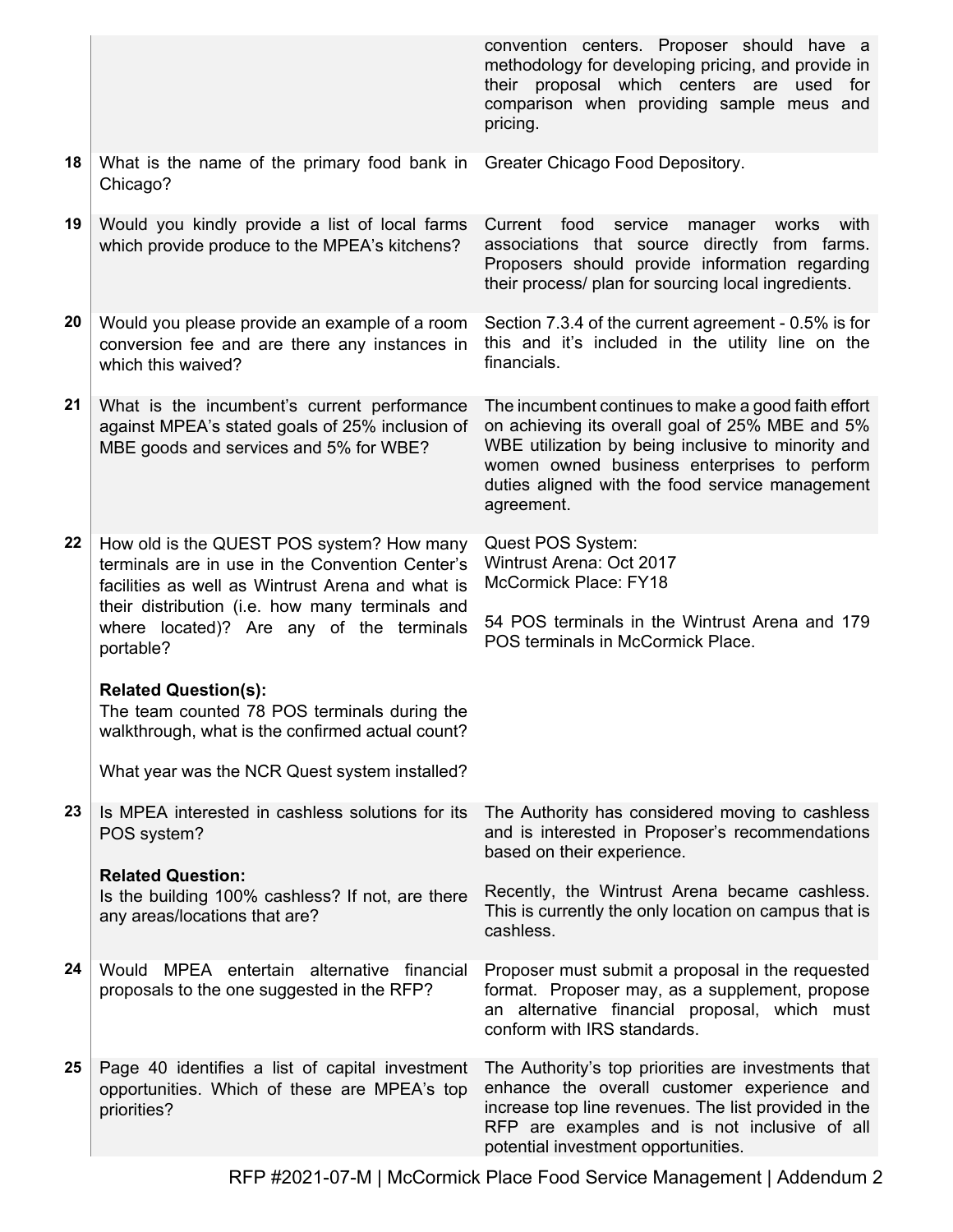| 26 | What is the guest capacity of the Courtside Club<br>at Wintrust Arena? Is this area open to all or<br>specific ticket holders?                                                                                                           | The Chicago Sky created the 'Courtside Club', and<br>it is only open to select ticket holders. It holds<br>approximately 45 individuals.                                                                                                                                                                             |
|----|------------------------------------------------------------------------------------------------------------------------------------------------------------------------------------------------------------------------------------------|----------------------------------------------------------------------------------------------------------------------------------------------------------------------------------------------------------------------------------------------------------------------------------------------------------------------|
|    | <b>Related Question:</b><br>What is the capacity of the VIP lounge in Wintrust<br>Arena?                                                                                                                                                 | The DIBS Club holds 200.                                                                                                                                                                                                                                                                                             |
| 27 | How many suites are in Wintrust Arena?                                                                                                                                                                                                   | There are twenty-two (22) suites in the Wintrust<br>Arena.                                                                                                                                                                                                                                                           |
| 28 | May we please have a copy of current suite<br>menus?                                                                                                                                                                                     | This information is available on the Savor website:<br>https://savorchicagomcpl.com/                                                                                                                                                                                                                                 |
| 29 | Are there cameras monitoring the liquor and food<br>service storage areas?                                                                                                                                                               | In the Wintrust Arena, yes. Personnel have to<br>swipe a badge to enter liquor areas. In the West<br>building yes, special key with microchip to enter.                                                                                                                                                              |
| 30 | When was the last time a deep cleaning was<br>done of kitchens and pantries in all buildings?                                                                                                                                            | The last deep cleaning of the kitchens occurred the<br>week of September 20, 2021.                                                                                                                                                                                                                                   |
| 31 | Do you have CAD drawings available for all<br>kitchens/ food service and dining areas?<br><b>Related Question:</b><br>Please provide Architectural and FS plans for<br>each of the stands and kitchens.                                  | Reference:<br>https://mpeacorp-<br>my.sharepoint.com/:f:/g/personal/nchervenak mpe<br>a com/ErtebQxBjvVEmfC5SLdWnncBHdEAEmR<br>wdGo8nfmJkvFMxQ?e=PmfFEc                                                                                                                                                              |
| 32 | May we please have a copy of current catering<br>and concessions menus?                                                                                                                                                                  | This information is available on the Savor website:<br>https://savorchicagomcpl.com/                                                                                                                                                                                                                                 |
| 33 | Which of the dining spaces we visited are<br>reserved specifically for special catering events?                                                                                                                                          | There are no spaces that are reserved specifically<br>for catering only. All spaces can be used for<br>catering and/or concessions.                                                                                                                                                                                  |
| 34 | What is the age of the digital menu boards?                                                                                                                                                                                              | The Wintrust Arena's were installed Sept 2017.<br>23rd Street Café boards are original when opened,<br>but Pure locations FY19.<br>Food Courts:<br>South FY17<br>$\bullet$<br>North Food court FY14<br>$\bullet$<br>West Food Courts are not electronic<br>West Starbucks FY15, North Starbucks FY20,<br>LeBrea FY13 |
|    |                                                                                                                                                                                                                                          |                                                                                                                                                                                                                                                                                                                      |
| 35 | Please provide sales mix for the last three years<br>- food/non-alcoholic beverage vs. alcohol sales<br>- including a detailed break-out of concessions<br>(by location), net subcontractors (if applicable),<br>catering, vending, etc. | <b>Reference Document:</b><br>Food Service - Revenue                                                                                                                                                                                                                                                                 |
| 36 | Please provide historical revenue by building for<br>the last three years.                                                                                                                                                               | Historical revenue is not available by building.<br><b>Reference Document:</b>                                                                                                                                                                                                                                       |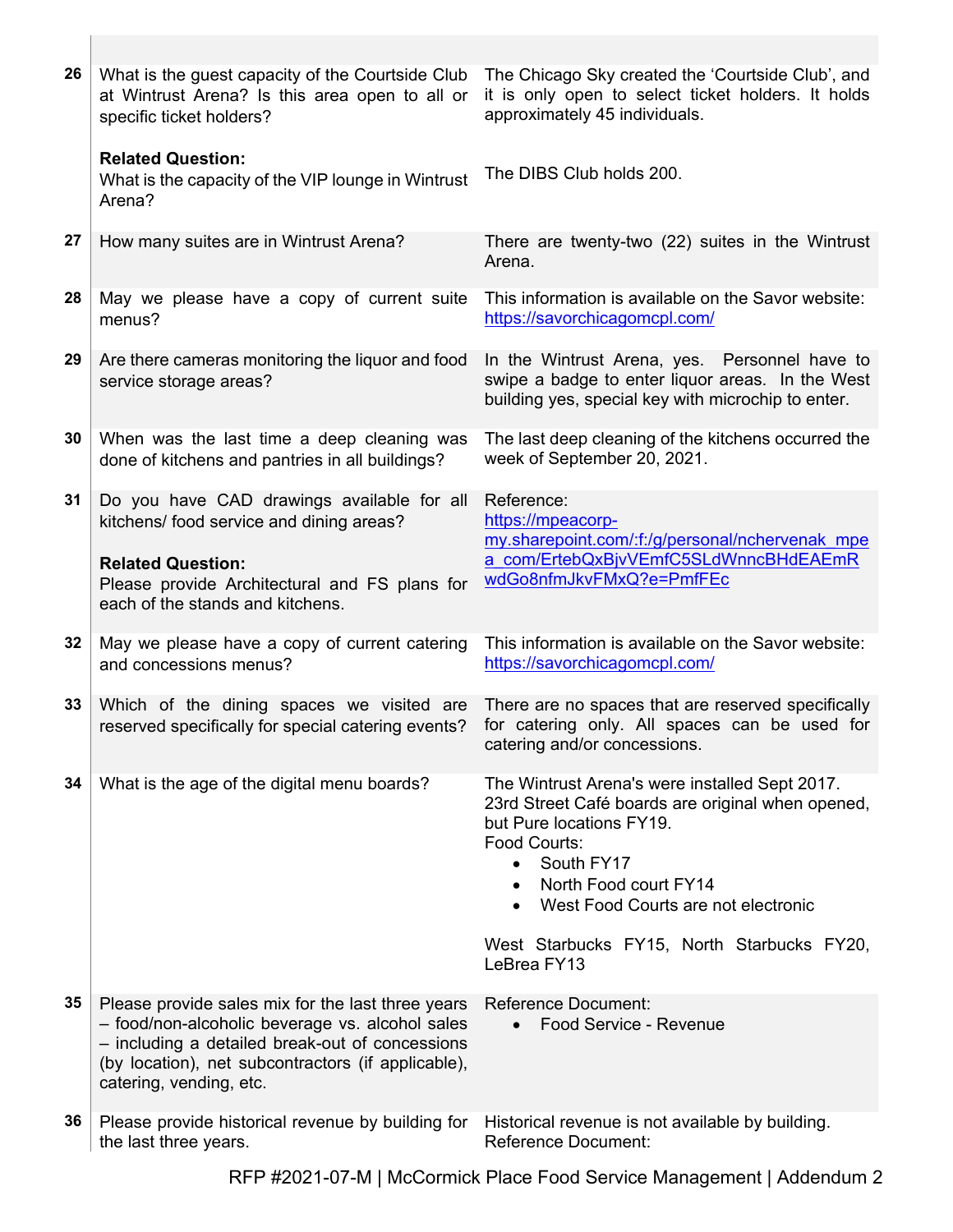|    |                                                                                                                                                                                                                                                       | Food Service - Revenue                                                                                                                                                                                                                                             |
|----|-------------------------------------------------------------------------------------------------------------------------------------------------------------------------------------------------------------------------------------------------------|--------------------------------------------------------------------------------------------------------------------------------------------------------------------------------------------------------------------------------------------------------------------|
| 37 | Please provide historical building attendance and<br>number of events for the last three years.                                                                                                                                                       | Reference:<br>McCormick Place Events FY2019-2021<br>$\bullet$                                                                                                                                                                                                      |
| 38 | Please provide the current 2022 convention<br>bookings.                                                                                                                                                                                               | This information is available on the MPEA website<br>under the McCormick Place Calendar of Events:<br><b>Events - McCormick Place</b>                                                                                                                              |
| 39 | Does MPEA have a priority for the "underutilized"<br>spaces? For instance, food pods, food courts,<br>The Plate room, etc, do any of these take<br>precedents over the other?                                                                         | Food service manager is expected to evaluate and<br>propose "better" use of these spaces and/or ways<br>to increase usage/revenue.                                                                                                                                 |
| 40 | Please provide a list of kitchen equipment that<br>needs repair or replacement.                                                                                                                                                                       | Reference:<br><b>Kitchen Equipment Status</b><br>$\bullet$                                                                                                                                                                                                         |
|    |                                                                                                                                                                                                                                                       | Under the Status column of the attached report:<br>'Available' and 'Onsite' both indicate that the<br>equipment is functioning and in location. 'Flagged<br>for Repair' and 'Replace' indicate equipment that<br>isn't functioning or that will need repairs soon. |
| 41 | Please provide a list of your current portable<br>inventory.                                                                                                                                                                                          | Reference<br><b>Savor Portable Food Carts</b>                                                                                                                                                                                                                      |
| 42 | Please provide a list of your current smallwares<br>inventory. Is this inventory owned by MPEA or the<br>current F&B provider?                                                                                                                        | MPEA owns all food and beverage inventory.<br>Reference:<br><b>Smallwares Inventory</b><br>$\bullet$                                                                                                                                                               |
| 43 | Is the Marty by McCormick Square app still<br>operational?<br>https://www.chicagotribune.com/news/breaking/<br>ct-met-marty-app-mccormick-20171227-<br>story.html?fbclid=IwAR26CaL5vk5YztD35WuHC<br>ZS2Stouyw3S4WmHPH8J4IyTZ5KQQ2sQWreX<br><b>fQU</b> | The MARTY app is not updated and is no longer<br>available for download.                                                                                                                                                                                           |
| 44 | What is your approach for managing food waste?                                                                                                                                                                                                        | The Authority's approach to waste is to reduce,<br>recycle and reuse when possible. As outlined in the<br>RFP, Proposers are to develop and submit a<br>sustainability plan that accomplishes all of the<br>sustainability goals.                                  |
| 45 | Other than the area we viewed in the South<br>Building, are there other locations in the complex<br>carved out as meal break or rest break areas for<br>the F&B team members?                                                                         | The South building employee breakroom is the only<br>break location specific for Food Service team<br>members.                                                                                                                                                     |
| 46 | How do F&B team members enter the facility? Is<br>there one designated entrance for the complex or<br>per building? Are time clocks located at these<br>entrances?                                                                                    | All F&B team members enter through the<br>designated BEEP locations, which are located<br>throughout the campus.                                                                                                                                                   |
| 47 | How many POS terminals of each model are<br>deployed?                                                                                                                                                                                                 | 15 are P1535 (larger screens at Starbucks) and the<br>rest are T1000.                                                                                                                                                                                              |

RFP #2021-07-M | McCormick Place Food Service Management | Addendum 2